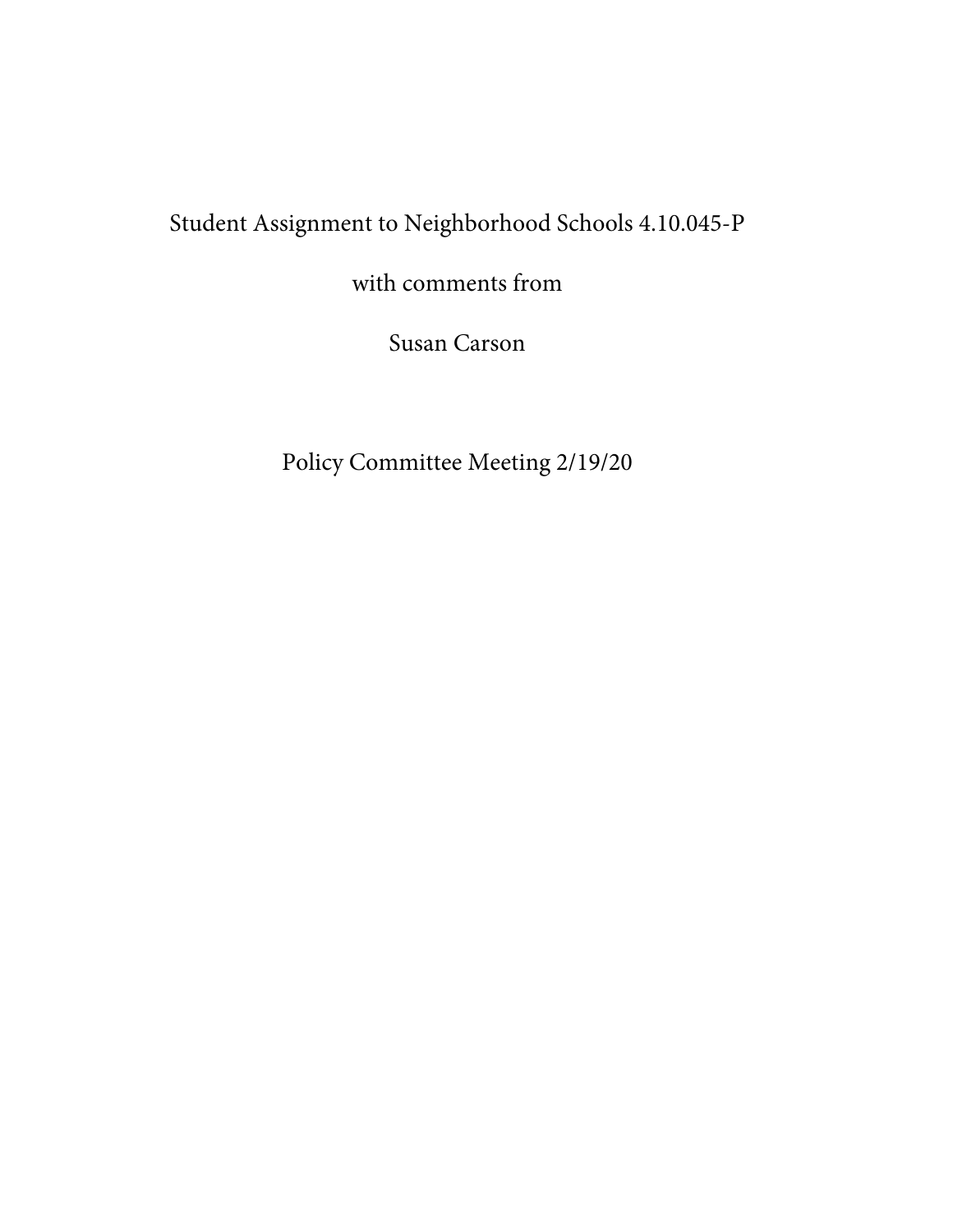## Board Policy

## **4.10.045-P**



### **Student Assignment to Neighborhood Schools**

### **I. Introduction**

- A. The purpose of the Student Assignment to Neighborhood Schools Policy is to:
	- 1. Establish a process for assigning students to neighborhood schools
	- 2. Provide consistent guidelines for changes to school boundaries
- B. The Board acknowledges and values neighborhood school stability; however, it also recognizes the need to maintain flexibility to adjust neighborhood school boundaries in response to changes in the broader community.

#### **II. Definitions**

- A. "Neighborhood school" means a school serving a designated attendance area.
- B. "Supervising adult" means an adult in a parental relationship as that term is defined in ORS Chapter 339.
- C. "Emancipated minor" means A person who has been so declared by the courts pursuant to ORS Chapter 419B or a similar out-of-state statute.
- D. "School boundary" means the physical border that defines a designated attendance area for a neighborhood school.
- E. "Feeder pattern" means the designated path for students to advance from one school grade grouping to another.
- F. "Siblings" means children with the same parent or supervising adult living together at the same address.

### **III. Guidelines for Student Assignment to Neighborhood School**

- A. All students in grades K-12 are assigned to a neighborhood school based on the address:
	- 1. Where the student resides with a parent or supervising adult
	- 2. Where an emancipated minor resides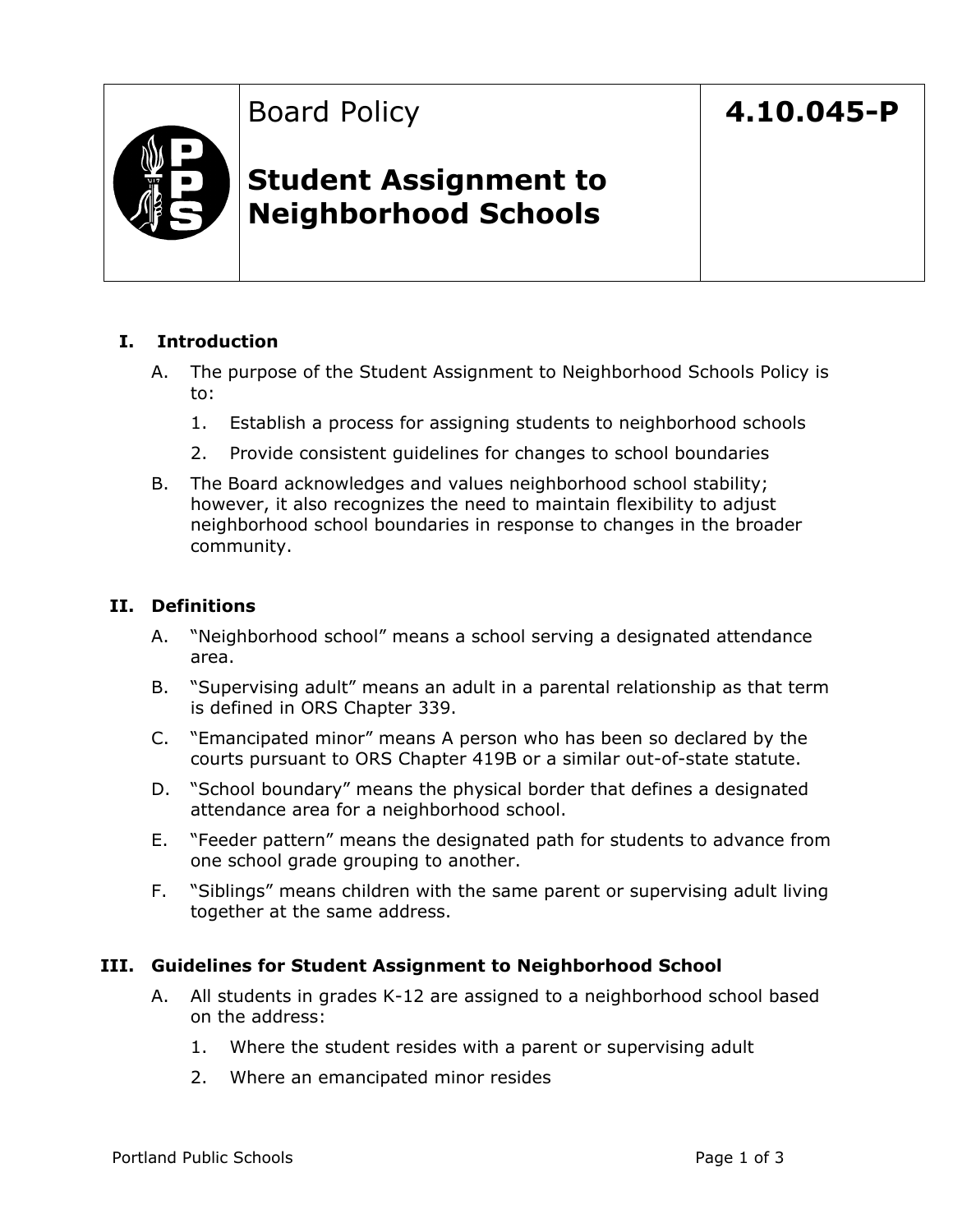# Summary of Comments on Microsoft Word - Student Assignment Policy First Reading Web Ready Final .doc

This page contains no comments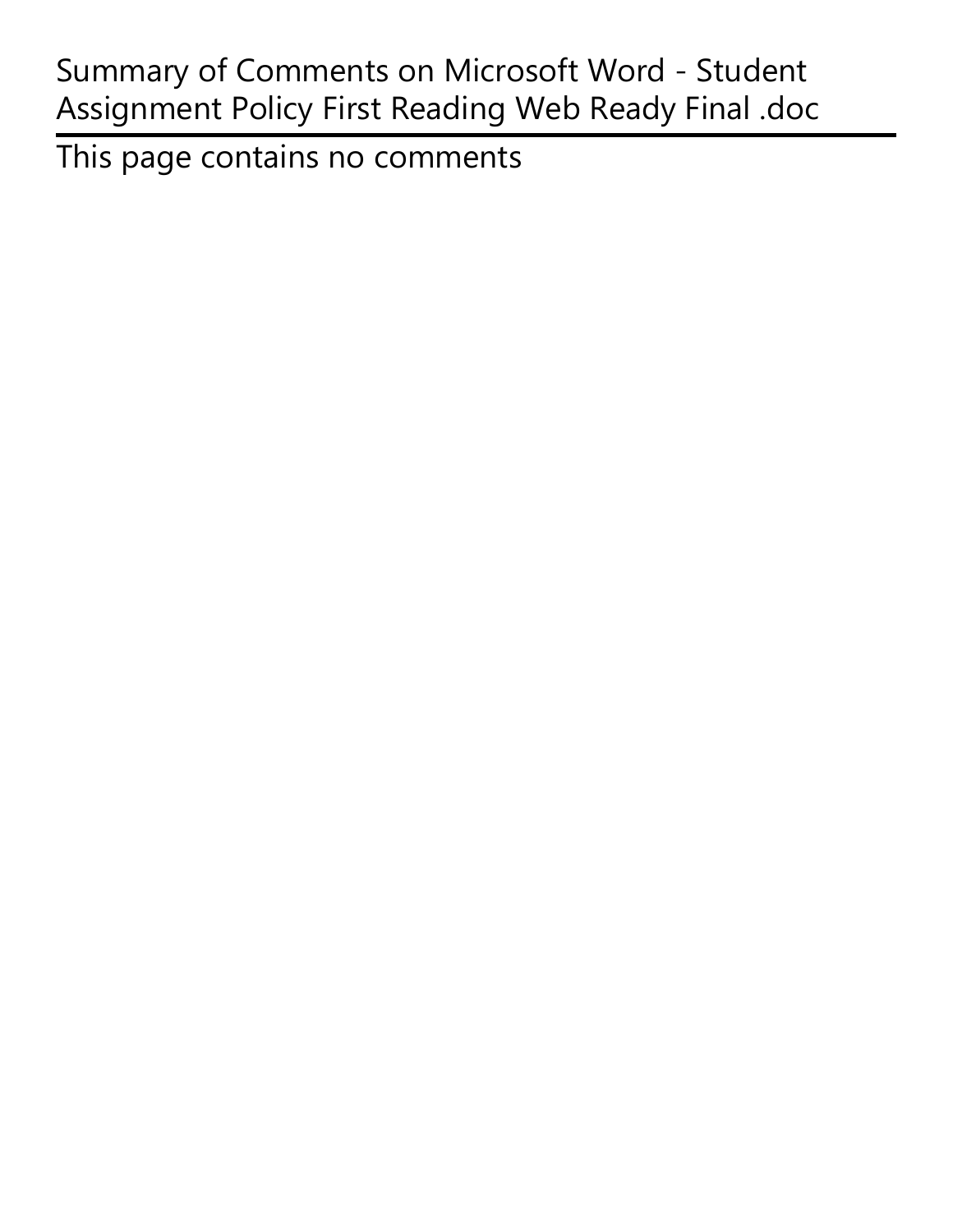## **Student Assignment to Neighborhood Schools**

- B. Students have the right to attend their neighborhood schools through the highest grade, except as provided in section III.D of this policy.
- C. Students who have chosen to attend a school other than their neighborhood school through an approved transfer retain the right to return to their neighborhood school, as provided in the Student Enrollment and Transfers Policy (4.10.051-P).
- D. Student assignment for special program services, including but not limited to <mark>Upecial Education</mark>, English as a Second Language and Alternative Education (Education Options), may supersede neighborhood school assignments.

### **IV. Student Assignment Review and Boundary Change Process**

- A. The Superintendent or designee shall regularly monitor enrollment, program demand and demographic trends to anticipate the need for school boundary changes and consider other viable options.
- B. If the Superintendent or designee determines that conditions exist to warrant a school boundary change, the Superintendent shall develop recommendations to the Board that:
	- 1. Incorporate input from families, students, staff and community members
	- 2. Consider factors that contribute to optimal school boundaries, to the extent reasonable. The Board recognizes that such factors may conflict with one another, and include, but are not limited to, the following non-prioritized list:
		- a) A feeder pattern that allows as many students as possible to 2 continue together from one school level to the next
		- b) Student body demographics
		- c) Let ompact boundaries that promote safer routes to schools and a sense of community as well as recognize and address natural and human-made barriers
		- d) Optimal use of existing facilities
		- e) Program and enrollment stability in the surrounding schools
		- f) Limiting the impact of boundary changes to the smallest number of students possible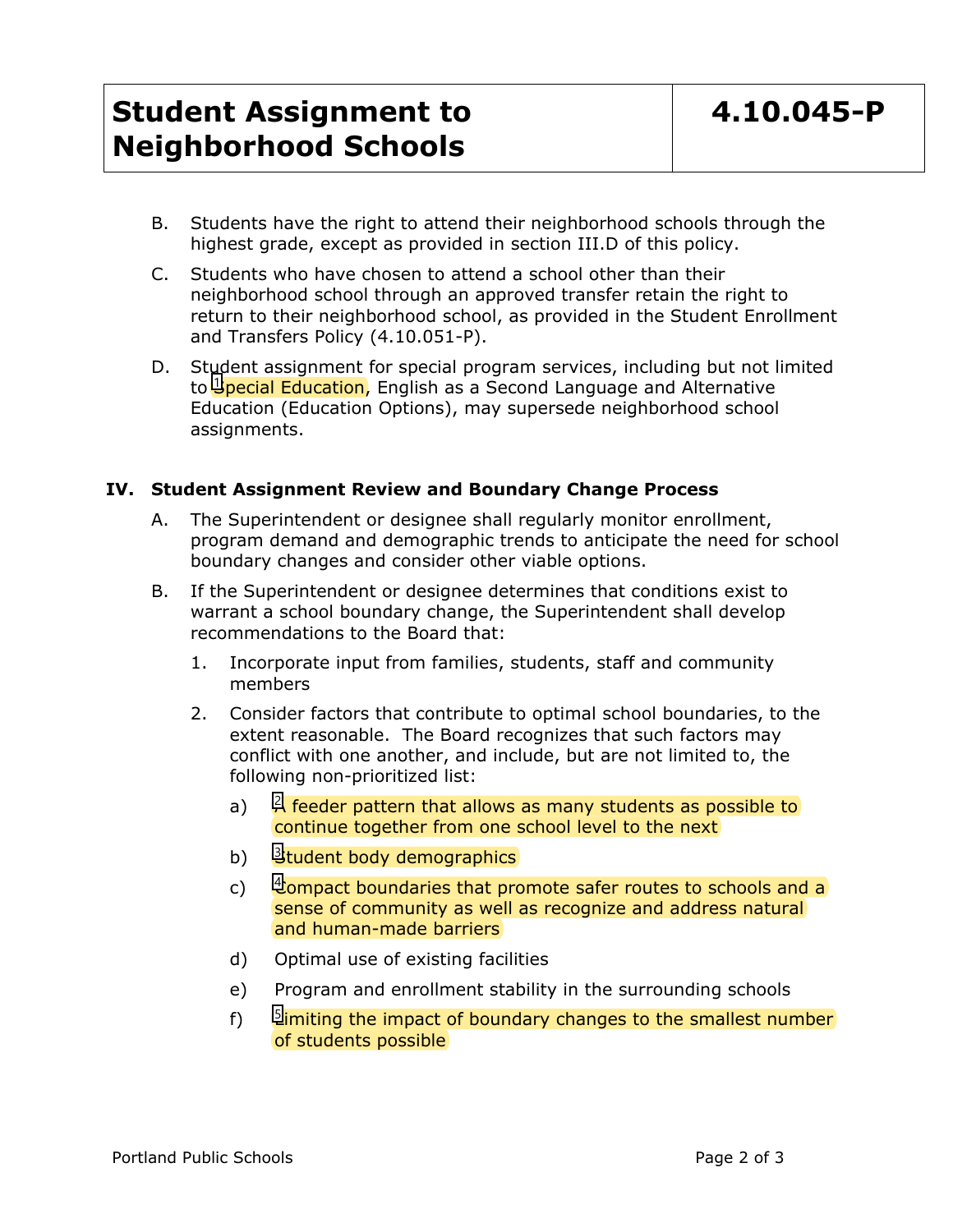#### Number: 1 Author: cs08619 Subject: Highlight Date: 2/10/2020 3:25:55 PM

I would like to see a separate statement added that the first priority is for special education students to attend their neighborhood school.

#### Number: 2 Author: cs08619 Subject: Highlight Date: 2/10/2020 3:47:50 PM

While I understand the intent of this, I don't think it should be prioritized or placed so prominently. This rationale ("My child wants to stay with her friends") is frequently used by communities with privilege to push back against boundary changes and maintain boundaries that benefit them to the detriment of other communities: Is this based on any evidence that students do better when they stay with a cohort, vs being introduced to new friends as they transition to higher grades? The rationale should be clear, or else it is just appeasing people who already have a lot of power. If this is a major priority, however, it should be applied to special education students as well, who are often transferred to different schools because their needs are not being met (e.g. if a focus classroom is not available in their neighborhood school).

#### Number: 3 Author: cs08619 Subject: Highlight Date: 2/10/2020 3:35:25 PM

What does this mean? Needs to be explicit- what specifically about demographics should be considered when making boundaries. As written, this could be interpreted to mean many different things (prioritizing underserved students, balancing SES, something else???)

#### Number: 4 Author: cs08619 Subject: Highlight Date: 2/10/2020 3:41:34 PM

This has also been frequently used by privileged communities to push back against boundary changes. This is so subjective that it is really meaningless. For example, during one public comment session one parent described 57th Avenue as a "natural boundary." While it has historically been seen as a dividing point separating out lower and higher income communities, there is nothing special about 57th Avenue (a relatively small, 2-lane street with crosswalks) that makes it more dangerous to cross than many, many other streets and roads without sidewalks that children navigate every day (e.g., 82nd Avenue)

Number: 5 Author: cs08619 Subject: Highlight Date: 2/10/2020 3:43:10 PM

Where is the language about prioritizing historically underserved students?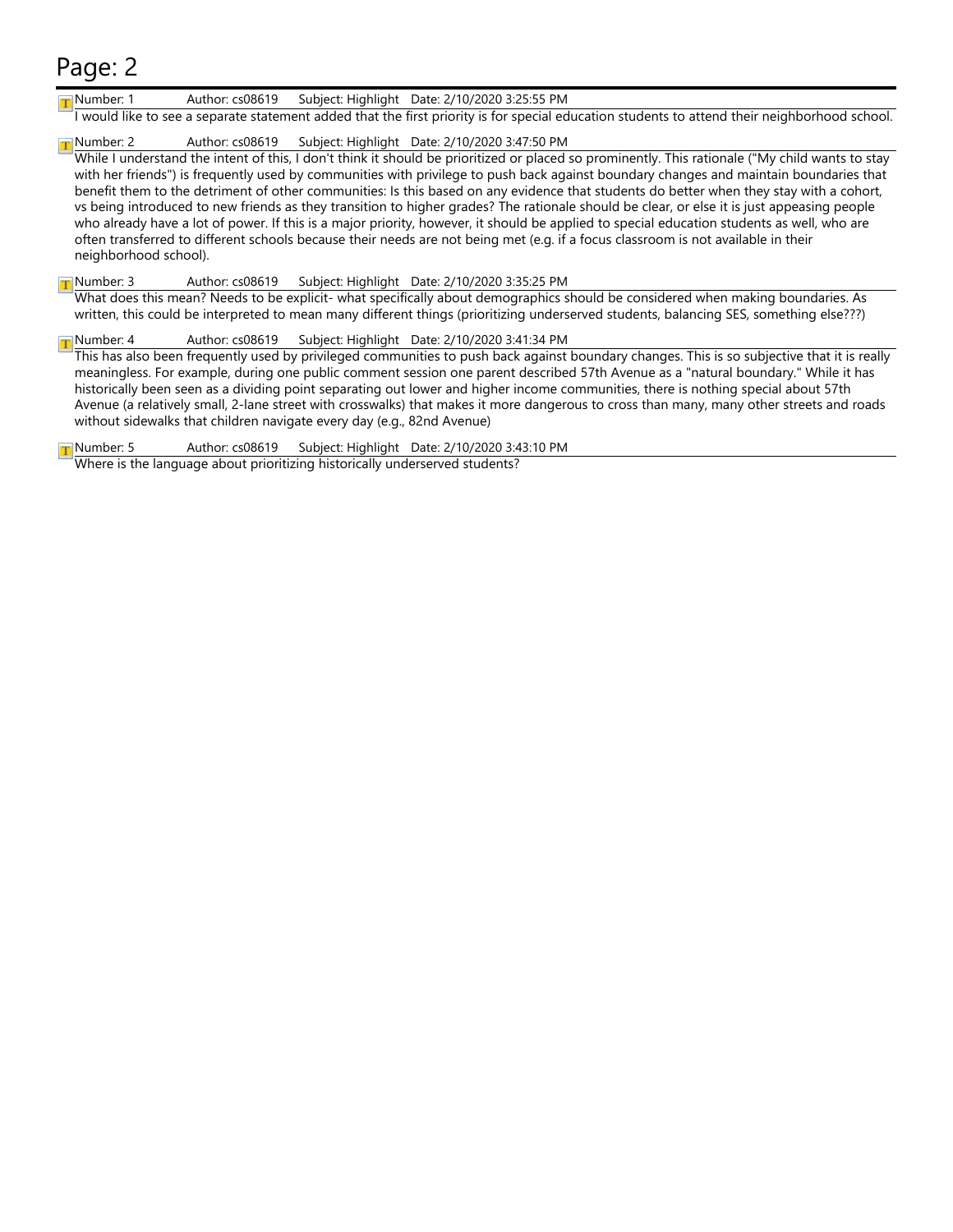## **Student Assignment to Neighborhood Schools**

C. The Board shall have final approval of school boundary changes, with the intention that all changes be approved no later than January of the calendar year for the following school year.

### **V. Student Assignment Following Boundary Change**

- A. To promote continuity and stability for students and their families and except as provided in Section V.B.:
	- 1.  $\frac{11}{2}$ tudents living in the neighborhood approved for a boundary change may remain at their current school through the highest grade
	- 2. Younger siblings living in a neighborhood approved for a boundary change have a guarantee through the transfer process to attend the former neighborhood school if an older brother or sister currently attends and will be attending the former neighborhood school the following school year
	- 3. Transfer students attending a school subject to a boundary change may remain at their current school through the highest grade
- B. Let cases of school boundary changes to relieve overcrowding or for the purpose of establishing a boundary for a new school, the Superintendent or Board may recommend an exception to Section V.A. Such exceptions must be approved by the Board.

### **VI. Exceptions and Implementation**

- A. This policy does not apply to:
	- 1. The temporary closure of any school for renovation or remodeling when students are temporarily relocated to another facility
	- 2. The closure or change of use of any building or other facility owned by the District not currently used for instructional purposes
	- 3. The closure of any school for up to one year in response to emergencies, including major facility or environmentally related problems
- B. The Superintendent shall develop administrative directives and procedures for implementing this policy as needed.

Legal References: ORS 339.133; ORS Chapter 419B; 4.10.051-P; 6.10.022-P History: Adopted 6/23/08